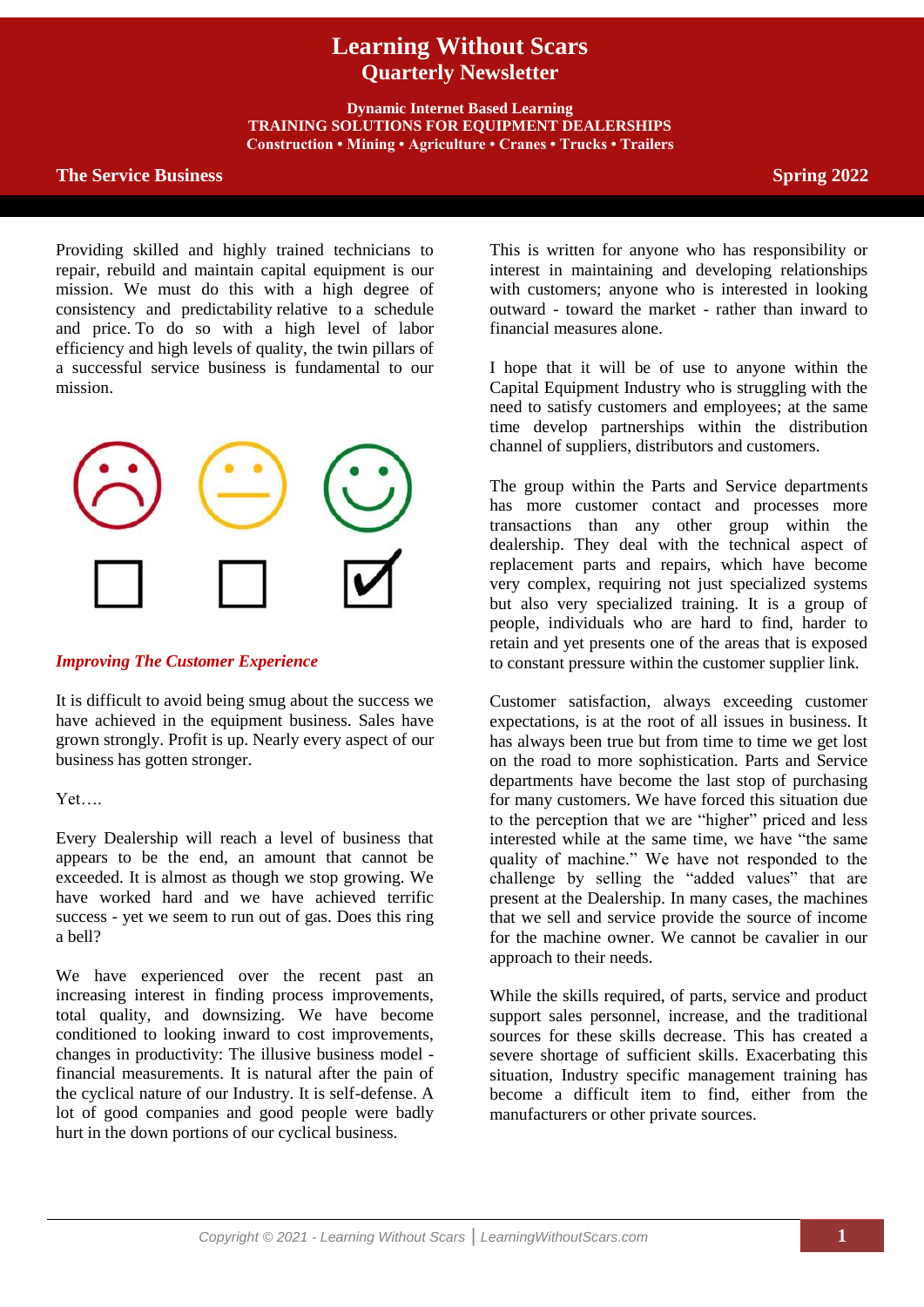Peter Drucker, one of the major thinkers and business writers of the last hundred years, is noted for talking about the "knowledge worker" in the new workplace. I believe that the most important knowledge workers for the Equipment Dealers are those employees who have Customer Contact.

In this section we are interested in six basic areas relating to the customer experience:

- $\checkmark$  The Customer Service Focus
- $\checkmark$  Defining Customers
- $\checkmark$  Expectations and Perceptions
- $\checkmark$  Designing Customer Service Excellence
- $\checkmark$  Customer Loyalty
- $\checkmark$  Measuring and Managing for Success

If everything is implemented at your dealership, you will go a long way toward developing your business into a dealership with which customers enjoy working. Your customers will become your "apostles" and you will have entered a brand-new era of happiness and success. Further, this level of customer service will be impossible without strong commitments and efforts from your employees.

Customer Service is one customer at a time, one day at a time, and this is dependent on caring skillful employees. So, an important element of Customer Service is the ability to improve the workplace for employees. Creating happy, motivated and professional employees is critical.

In the next cycle of business development, customer service will be the battleground. The "customer is king" era has been here for several years yet we are still in the last stages of worrying about the financial measures exclusively. For example, Net Operating Profit. Many dealers are only concerned with the "bottom line." This group, those concerned exclusively with Net Income, is akin to the emperor who fiddled while Rome burned.

We will have satisfactory profitability but the business will be owned by someone else.

Businesses in the Capital Equipment Industries have spent years creating the realities of our businesses today. This is true for our suppliers, our customers and, yes, even for ourselves. We have spent a long time creating the positions in which we find ourselves.

Since the eighties we have been consumed with the quality movement. Participative Management, Teams. All of these "movements" have focused on process. We have become a cost driven, process improvement, downsized and re-engineered group of companies. In other words, we are all inward looking.

Where does that leave the customer? What about that all important "Customer Experience?"

Many customers went looking for different suppliers and rightly so. Companies that have succeeded over the past ten to fifteen years are those that have matched process improvements - cost reductions and efficiency improvements - with customer service quality.

We have to start from the position that the product or service that is being offered is of high quality itself. It is important to note that service quality, without matching product quality, is NOT the answer. High product quality with low service quality will fail as will high service quality with low product quality.

In the eighties, Dr. W. Edwards Deming and J.M. Duran were "discovered" by American business. This was as a result of their work in Japan. Japanese Management became highly respected during the eighties as a result of the success that Japanese companies had in obtaining high marks from consumers in the United States as well as across the world. The success of "Japan Inc." caused serious consternation in America as well as in other countries.

*Did you know that our podcasts are now available for viewing on YouTube and Vimeo?*

One of the most important items to remember is that the response received here in America, once the way was found, was rapid and profound. Change was revolutionary in scope. The mantra of Deming - "constancy of purpose" was applied single-mindedly to many aspects of businesses, very successfully!

The dilemma is that most companies attacked and solved problems that were well known. The other concern is that the problems that were solved were problems established and identified inside the Company. This was NOT a focus on the customer experience. This was NOT a Customer Service Focus.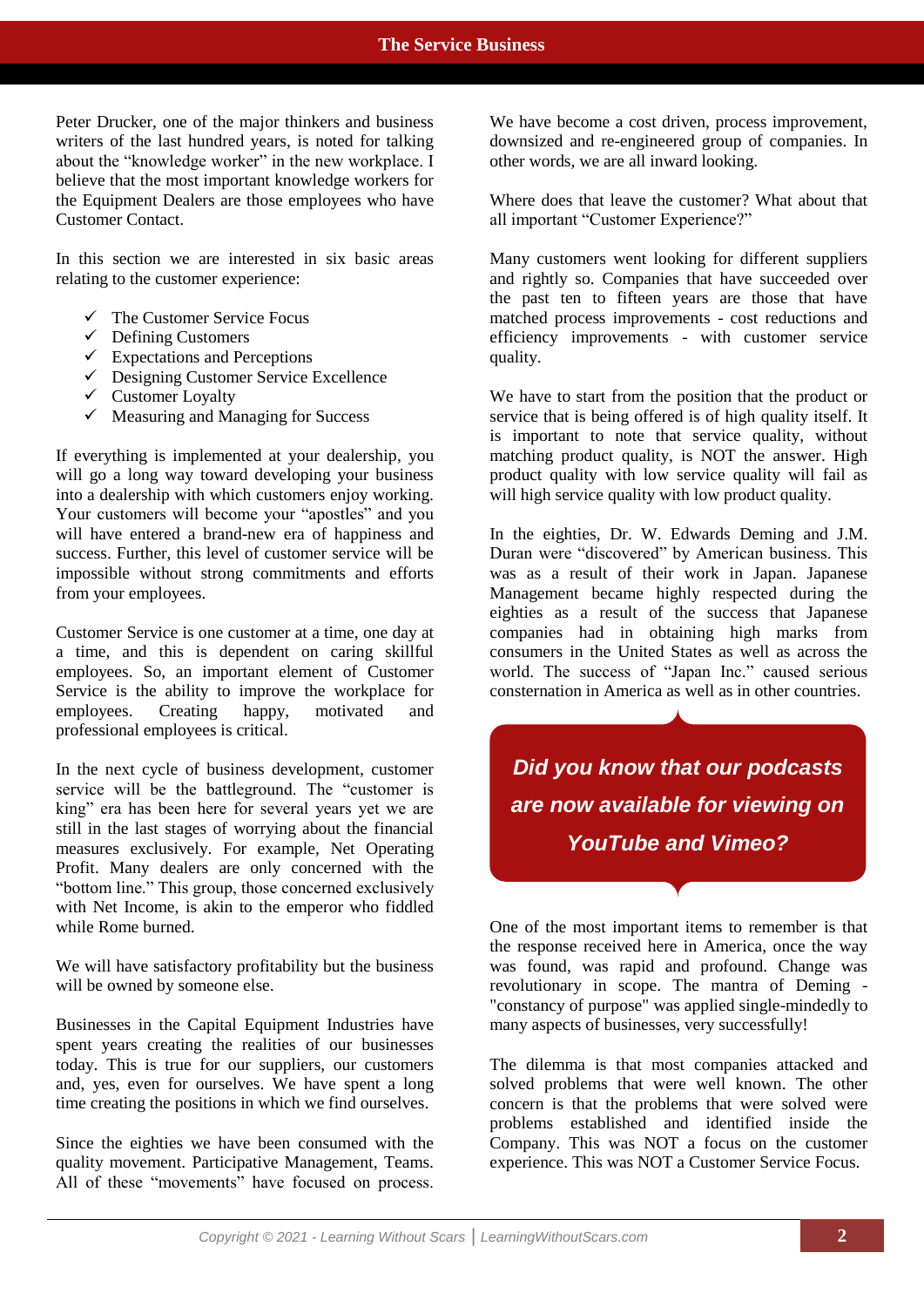To many companies the rewards - profit improvements and return on equity - were indicative of brilliant strategic thinking and strong leadership. The trouble is the results were from solving the EASY things. The low hanging fruit was picked off. The true solutions are never that simple. Normally, the simple solutions are not long lasting. Whatever competitive advantage was derived from the quality movement was lost when everyone became an adherent to the same principals.

"The Customer Experience" is important because it includes the CUSTOMER.

This is quite different and not nearly as easy! It involves constantly surveying and adjusting. It requires strong customer relations. It requires partnerships and an openness to criticism that is rare. But the results can be overpowering. Imagine "Customers for Life" theirs and yours. Imagine "Zero Customer Defections." Imagine your customers being "Apostles" for your business.

One of the strange truths about business is that most "management measures" used during the past ten to fifteen years have been inward looking. These measures evolved from the serious financial crisis that we lived through in the early eighties. This was a time during which many companies in the Heavy, Light Industrial and General Equipment Industries went bankrupt, good management or not, well run companies or not. Many dealers went out of business.

## *Good people. Good Companies*

We are very sensitive to this fact. We have instituted many financial measurements. We have created business models to follow. In other words, we have established early warning systems that will allow us to avoid the problems that existed in that period of time. We were blindsided by high interest rates and unprepared for the consequences.



The trouble with these measures is that they are misleading us. They do not look out to our customers. They deal with profitability and productivity. They do not measure market penetration nor do they measure customer satisfaction. Remember, inward looking companies that rely on industry standards are destined to fail.

- In the sixties we became busy with the problems with machines and warranty type repairs took a lot of our mechanical time.
- In the seventies the market was so hot we could barely keep up with deliveries of new machines. These periods caused our customers to perform their own maintenance services.
- In the eighties between "repos" and the need to survive the devastating reality of 20% interest rates we backed away from the customer yet again.
- In the nineties we didn't want to rock the boat. Business improved and we did not attempt to change too much - we were afraid that we would jeopardize our success.
- In the aughts we recovered from Y2K and then ran into the "Financial Crisis."
- In the tens we have the shock of the 09/11 and what it did to the American psyche.
- In the twenties we have had the Pandemic and political turmoil.

Now, we are confronted with paradigm shifting questions. There are signals everywhere that point to serious adjustments in the market place. Yet we still hesitate to change.

## *Listening to Customers*

In the sales process we are taught repeatedly and consistently that we must give before we get. We must listen to our customers. That is well and good but how many of us truly do listen to the customer? Sure, we have participated in the surveys our manufacturers have initiated – "The Customer First" type surveys. They asked our customers if they knew the "Service Manager" and were they introduced to them.

But is that what we mean by listening to our customers?

Listening in telephone sales involves a much more complicated feedback system than "face to face" selling. You don't see body language, facial expressions, the look in the eyes. The only signals that exist are vocal. The tone of the voice, the pace of the response, the emphasis and diction will provide clues as to how the customer feels about the discussion. Listening skills are not just in content of the response but also in how things are said.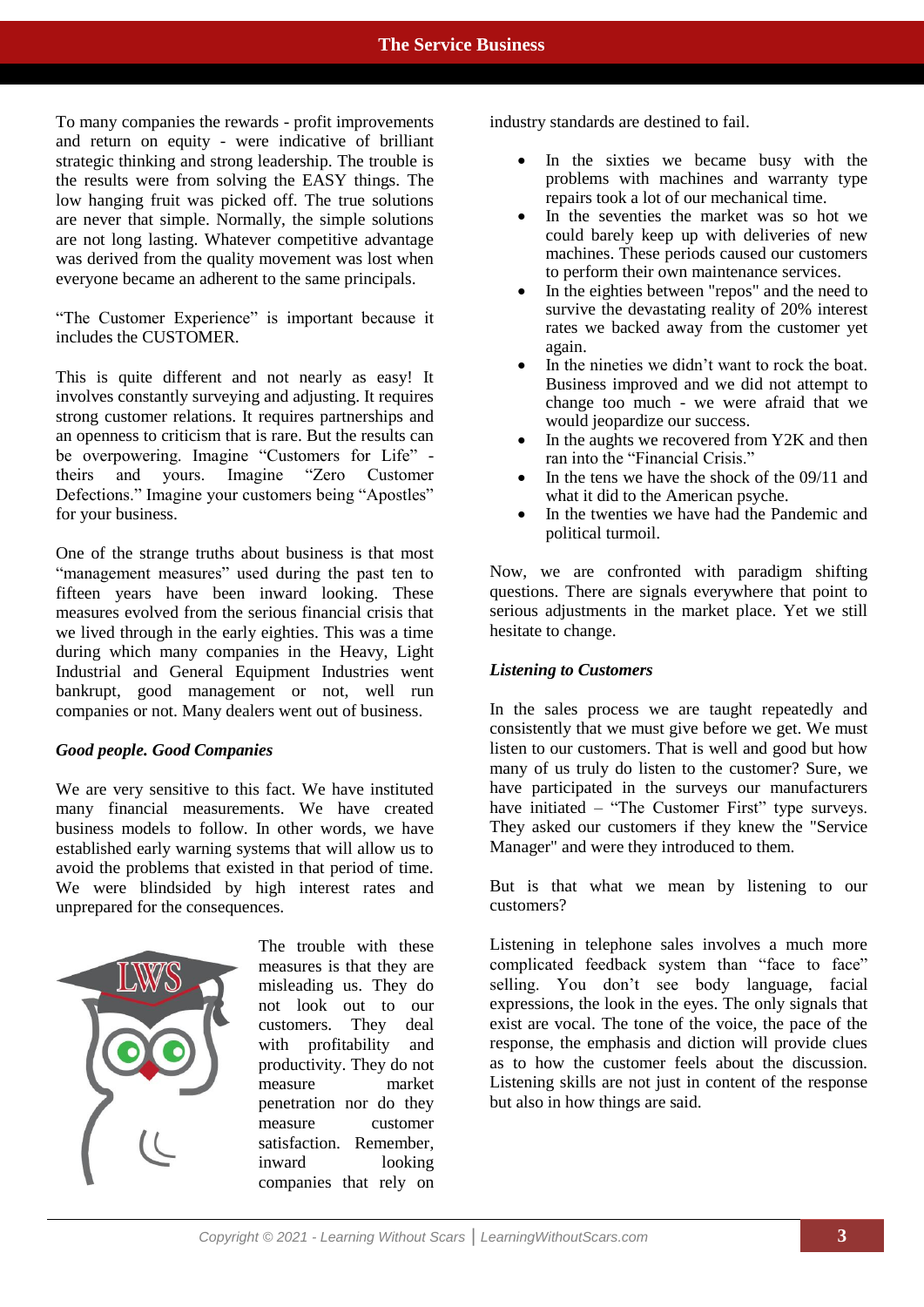The keys to listening are:

- Don't interrupt
- Focus on what the customer is saying it is too easy to slide in and out of a conversation
- Pay attention to KEY words. Listen for emphasis of these words. Listen for repeat themes
- Mirror the customer. Be calm if they are quiet if they are - be what they need you to be
- Watch out for your use of jargon. DON'T use terms the customer doesn't understand

Takes notes on the call. Fill in a call report so that you can keep track of what has happened in the relationship. No one can remember everything about every sale over a long period of time. Note and pay attention to "significant" happenings, that tough problem or that great success they had. Anything that is important in your view in the relationship you have with the customer. This call reporting structure is not a babysitting control issue for the Company. This is information for you to use to be more effective in your business with customers.

One final point on note taking and listening. You will not always be on the job. Sometimes you will be in the field with customers or will be on vacation and someone else might have to fill in for you. How will they know what to do if you do not leave a road map of where you have been?

Norman Vincent Peale said, "Getting people to like you is only the other side of liking them."

## *Actively Listening to your Customers*

Customers have needs beyond completing a simple business transaction; they have emotional needs as well. They need to feel welcome, important, valued, and understood. There is no better or easier way to show your customers respect, concern, and understanding than by really listening to them.

An old saying states, "There's a difference between listening and waiting for your turn to talk." If you don't actively listen to your customers, you may assume that you know what they want, but you could be wrong. Don't conclude that you should know what the customer wants after the first few sentences. You may need to ask for clarification before you fully understand the situation.

Listening is not the same as hearing. Hearing is a physical act of processing silence. Active listening means trying to find the real meaning of the words as well as the unspoken message behind them. In addition to the facts, you evaluate the speaker's tone of voice, body language, emotional state, and the context of the situation. Your goal is not just to hear words, but to understand the other person and let him or her know that you understand. That is how we let customers know we care, the essence of service with heart. Five guidelines that will help improve your act of listening skills follow.

Five Steps of Active Listening

- 1. Be ready to listen. Have paper and pencil handy or have your computer cleared and ready for the next customer contact.
- 2. Be ready to take notes where appropriate. If you are on the phone, let the customer know you are taking notes. Say, "I'm concerned about this, so I'm writing it down." When customers know you are taking notes, they are less likely to repeat themselves. This may also help them organize their thoughts.
- 3. Show that you are listening. If you are speaking to the customer in person, use your body language, stance, posture, and eye contact to show attentive silence. When talking on the phone, use attentive words like "ok" or "I understand" to provide verbal reinforcement. This lets the customer know you are listening.
- 4. Ask questions. Your goal is to get the customer to talk to you. Find out what he or she really wants. If things don't work out, help the customer vent some anger and frustration.
- 5. Restate the customer's points. Don't just repeat what the customer said. Repeating is condescending and patronizing. Put the message in your words and don't restate the entire idea. Instead, emphasize the main points. Restating also invites corrections from the customer. This way you will know when you're on the right course.

Your total communication including your body language, tones of voice, and choice of words will help you deal with situations with your customers. But as important as your responses to your customers are, don't overlook the most important part of communication - listening. By listening attentively and making a real effort to understand your customers' concerns, you show the respect and understanding that are important parts of providing service with heart.